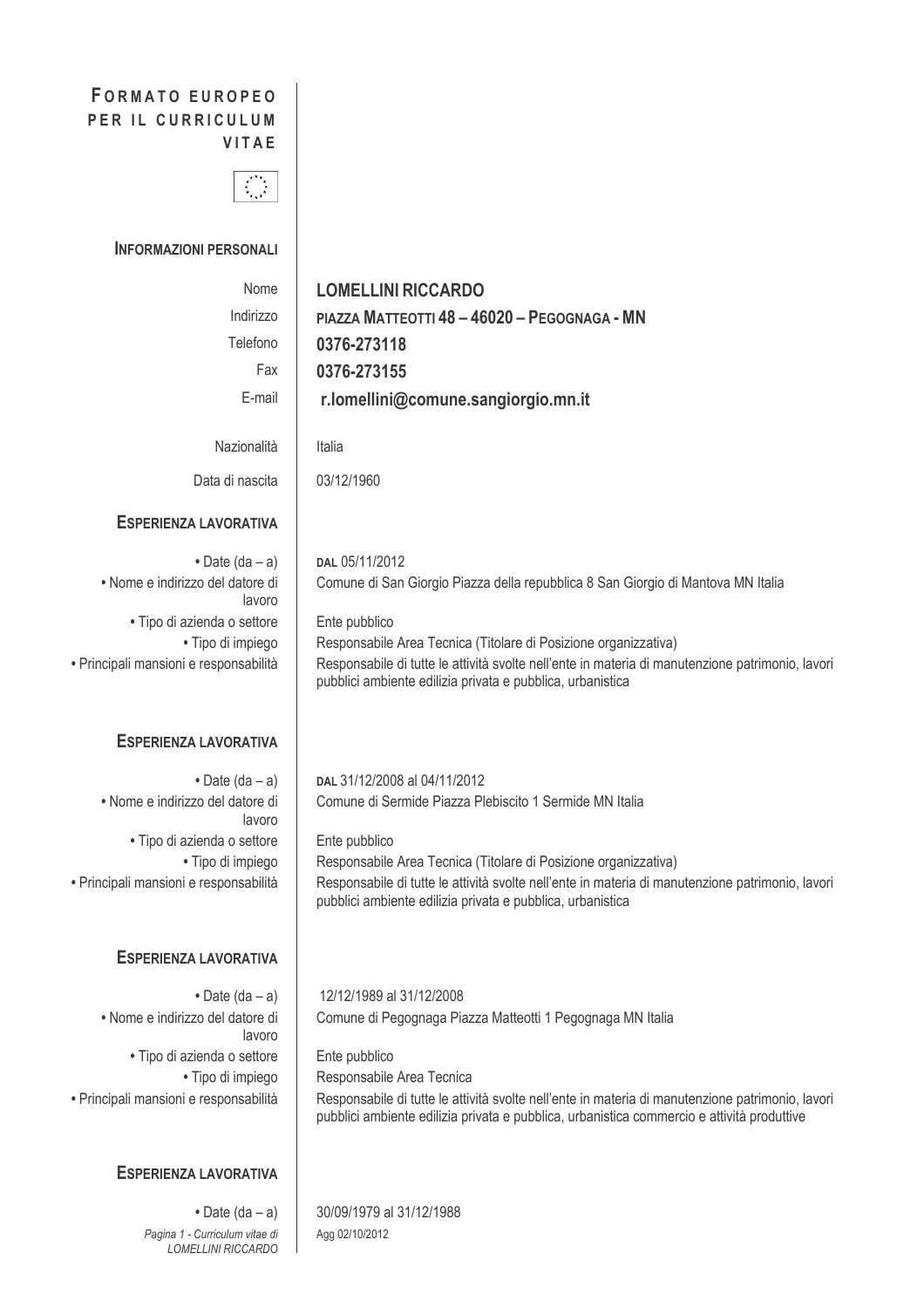| • Nome e indirizzo del datore di<br>lavoro<br>· Tipo di azienda o settore<br>· Tipo di impiego<br>· Principali mansioni e responsabilità                                             | Impresa edile L'Edilizia Via Padania Bondeno di Gonzaga MN<br>Impresa privata<br>Collaboratore<br>Attività di contabilità lavori, preventivazione acquisti coordinamento operai                                                                                      |
|--------------------------------------------------------------------------------------------------------------------------------------------------------------------------------------|----------------------------------------------------------------------------------------------------------------------------------------------------------------------------------------------------------------------------------------------------------------------|
| <b>ESPERIENZA LAVORATIVA</b>                                                                                                                                                         |                                                                                                                                                                                                                                                                      |
| • Date $(da - a)$<br>· Nome e indirizzo del datore di<br>lavoro<br>· Tipo di azienda o settore<br>· Tipo di impiego<br>· Principali mansioni e responsabilità                        | 30/06/1982 al 12/12/1989<br>Libero Professionista<br>Libero Professionista iscritto all'albo dei geometri di Mantova al n° 1587<br>Libero Professinista<br>Progettazione e direzione lavori per la costruzione di edifici civili e industriali<br>pubblici e privati |
| <b>ISTRUZIONE E FORMAZIONE</b>                                                                                                                                                       |                                                                                                                                                                                                                                                                      |
| $\cdot$ Date (da - a)<br>· Nome e tipo di istituto di istruzione<br>o formazione<br>· Principali materie / abilità<br>professionali oggetto dello studio                             | 1973/74 al 1978/79<br>Istituto tecnico per geometri Carlo D'Arco                                                                                                                                                                                                     |
| · Qualifica conseguita<br>· Livello nella classificazione<br>nazionale (se pertinente)                                                                                               | Diploma di Geometra<br>40/60                                                                                                                                                                                                                                         |
| <b>CAPACITÀ E COMPETENZE</b><br><b>PERSONALI</b><br>Acquisite nel corso della vita e della<br>carriera ma non necessariamente<br>riconosciute da certificati e diplomi<br>ufficiali. |                                                                                                                                                                                                                                                                      |
| <b>MADRELINGUA</b>                                                                                                                                                                   | [ITALIANO]                                                                                                                                                                                                                                                           |
| <b>ALTRE LINGUA</b>                                                                                                                                                                  |                                                                                                                                                                                                                                                                      |
| • Capacità di lettura<br>· Capacità di scrittura<br>· Capacità di espressione orale                                                                                                  | [iNGLESE]<br><b>ELEMENTARE</b><br><b>ELEMENTARE</b><br><b>ELEMENTARE</b>                                                                                                                                                                                             |
| CAPACITÀ E COMPETENZE<br><b>RELAZIONALI</b>                                                                                                                                          | <b>VEDI CURRICULUM ESTESO RIPORTATO IN CALCE</b>                                                                                                                                                                                                                     |
| Vivere e lavorare con altre persone, in<br>Pagina 2 - Curriculum vitae di<br><b>LOMELLINI RICCARDO</b>                                                                               | Agg 02/10/2012                                                                                                                                                                                                                                                       |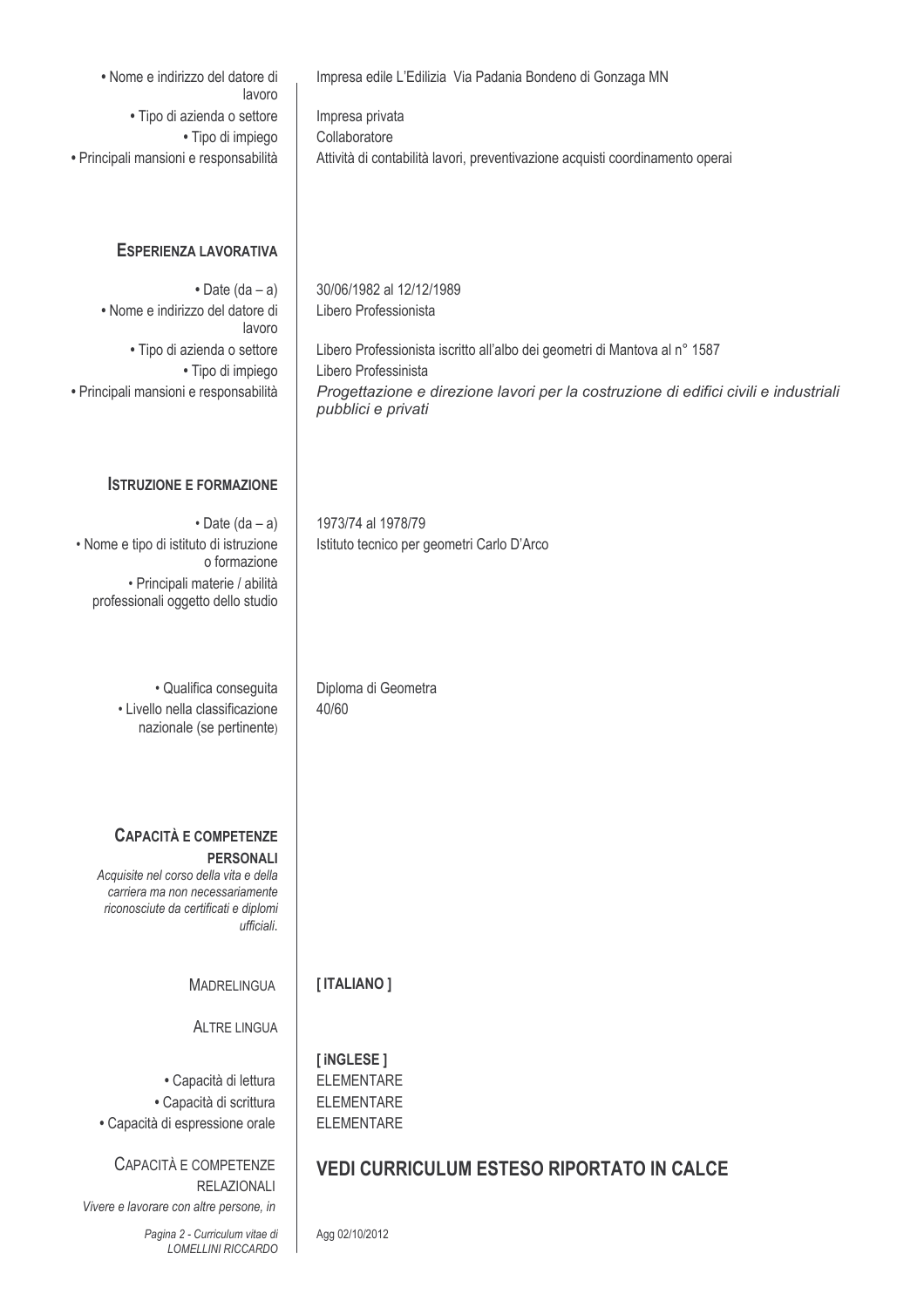| ambiente multiculturale, occupando posti<br>in cui la comunicazione è importante e in<br>situazioni in cui è essenziale lavorare in<br>squadra (ad es. cultura e sport), ecc.                                                                                           |                                                                                                             |
|-------------------------------------------------------------------------------------------------------------------------------------------------------------------------------------------------------------------------------------------------------------------------|-------------------------------------------------------------------------------------------------------------|
| CAPACITÀ E COMPETENZE<br><b>RELAZIONALI</b><br>Vivere e lavorare con altre persone, in<br>ambiente multiculturale, occupando posti<br>in cui la comunicazione è importante e in<br>situazioni in cui è essenziale lavorare in<br>squadra (ad es. cultura e sport), ecc. | <b>VEDI CURRICULUM ESTESO RIPORTATO IN CALCE</b>                                                            |
| CAPACITÀ E COMPETENZE<br>ORGANIZZATIVE<br>Ad es. coordinamento e amministrazione<br>di persone, progetti, bilanci; sul posto di<br>lavoro, in attività di volontariato (ad es.<br>cultura e sport), a casa, ecc.                                                        | <b>VEDI CURRICULUM ESTESO RIPORTATO IN CALCE</b>                                                            |
| CAPACITÀ E COMPETENZE<br><b>TECNICHE</b><br>Con computer, attrezzature specifiche,<br>macchinari, ecc.                                                                                                                                                                  | <b>VEDI CURRICULUM ESTESO RIPORTATO IN CALCE</b>                                                            |
| CAPACITÀ E COMPETENZE<br><b>ARTISTICHE</b><br>Musica, scrittura, disegno ecc.                                                                                                                                                                                           | [Descrivere tali competenze e indicare dove sono state acquisite.]                                          |
| ALTRE CAPACITÀ E COMPETENZE<br>Competenze non precedentemente<br><i>indicate.</i>                                                                                                                                                                                       | <b>VEDI CURRICULUM ESTESO RIPORTATO IN CALCE</b>                                                            |
| PATENTE O PATENTI                                                                                                                                                                                                                                                       | B                                                                                                           |
| <b>ULTERIORI INFORMAZIONI</b>                                                                                                                                                                                                                                           | [ Inserire qui ogni altra informazione pertinente, ad esempio persone di riferimento, referenze<br>$ecc.$ ] |
| <b>ALLEGATI</b>                                                                                                                                                                                                                                                         | <b>VEDI CURRICULUM ESTESO RIPORTATO IN CALCE</b>                                                            |

# **CURRICULUM VITAE ESTESO**

### **DATI ANAGRAFICI:**

Lomellini Geom. Riccardo nato a Guastalla (RE) il 03/12/1960 residente a Pegognaga (MN) Piazza Matteotti 48 tel. 0376/550145 - Cell 335-5349059 mail - lome60@gmail.com

### **STUDI:**

Geometra conseguito presso l'Istituto Tecnico Carlo D'Arco di Mantova nell'anno 1978/79, votazione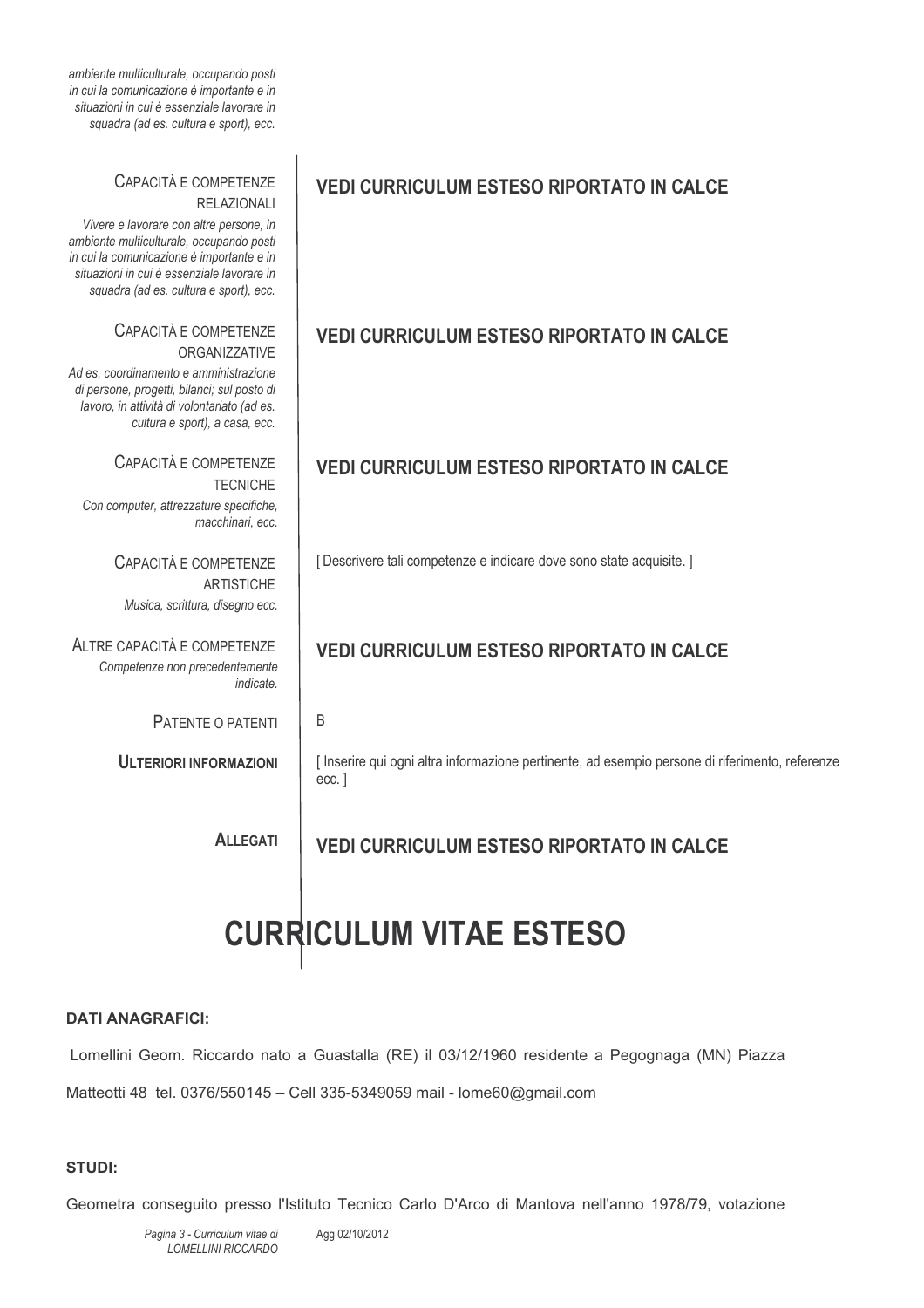finale 40/60.

Inscritto alla facoltà di Architettura di Firenze dall'anno accademico 1979/80 superando 18 esami.

#### **ESPERIENZE PROFESSIONALI:**

Inscritto all'Albo Professionale per Geometri di Mantova al nº 1587 dal 1982.

Dall'agosto 1979 al dicembre 1988 ho svolto attività di contabilità lavori, preventivazione e gestione cantieri sia privati che pubblici per l'Impresa Edile "L'EDILIZIA" di Lomellini Cremonini & C. SNC con sede in Bondeno di Gonzaga via Padania, 11.

Dal 1982 al 12/12/1989 ho svolto l'attività di libero professionista, prima singolarmente, e dal dicembre 1988 in collaborazione con gli architetti Roversi Andrea e Roberto Caramaschi, con incarichi di progettazione e direzione lavori per la costruzione di edifici civili e industriali pubblici e privati.

Dal 12/12/1989 al 31/12/2008 ho svolto l'attività di Tecnico Comunale presso il Comune di Pegognaga con funzione di responsabile di tutto il Settore Tecnico comprendente settori Urbanistica Lavori Pubblici, Servizi Economici ed ecologia, l'attività da me svolta consiste nella progettazione, direzione lavori e contabilità lavori di opere pubbliche, gestione pratiche edilizie e compiti di alta sorveglianza su tutti i lavori pubblici, oltre al coordinamento di tutte le attività dell'ufficio.

Dal 01/01/2009 al 04/11/2012 ho svolto ho svolto l'attività di Responsabile Dell'Area Tecnica del Comune di Sermide MN con funzione di responsabile di tutto il Settore Tecnico comprendente settori Urbanistica Lavori Pubblici, Servizi Economici ed ecologia.

Dal 1997 a seguito dell'entrata in vigore della L. 127 sono stato nominato Responsabile del Settore Tecnico (titolare di posizione organizzativa) comprendente i servizi Urbanistica, Edilizia Privata, Lavori Pubblici, Patrimonio e Ambiente, nel 2002 sono stati aggiunti al Settore i servizi di Polizia Locale e Commercio mentre dal 2003 è stato estrapolato il Servizio di Polizia Locale per la creazione del Servizio Associato con il Comune di Gonzaga.

A seguito dell'entrata in vigore della L. 109/94 e smi sono stato nominato Responsabile del Programma Lavori Pubblici e Responsabile Unico del Procedimento di tutte le opere realizzate dal Comune di Pegognaga.

Come Responsabile Unico del Procedimento e come Responsabile del Settore Tecnico ho redatto sia direttamente, che in collaborazione con i colleghi dell'ufficio Contratti, tutti gli atti relativi alle gare d'appalto per l'affidamento di Lavori pubblici, per l'affidamento di incarichi di progettazione e delle concessioni per la gestione di servizi pubblici anche mediante Projet Financing.

Ho inoltre partecipato a tutte le commissioni di gara per i suddetti appalti in qualità di Presidente. Pagina 4 - Curriculum vitae di Agg 02/10/2012 LOMELL INLRICCARDO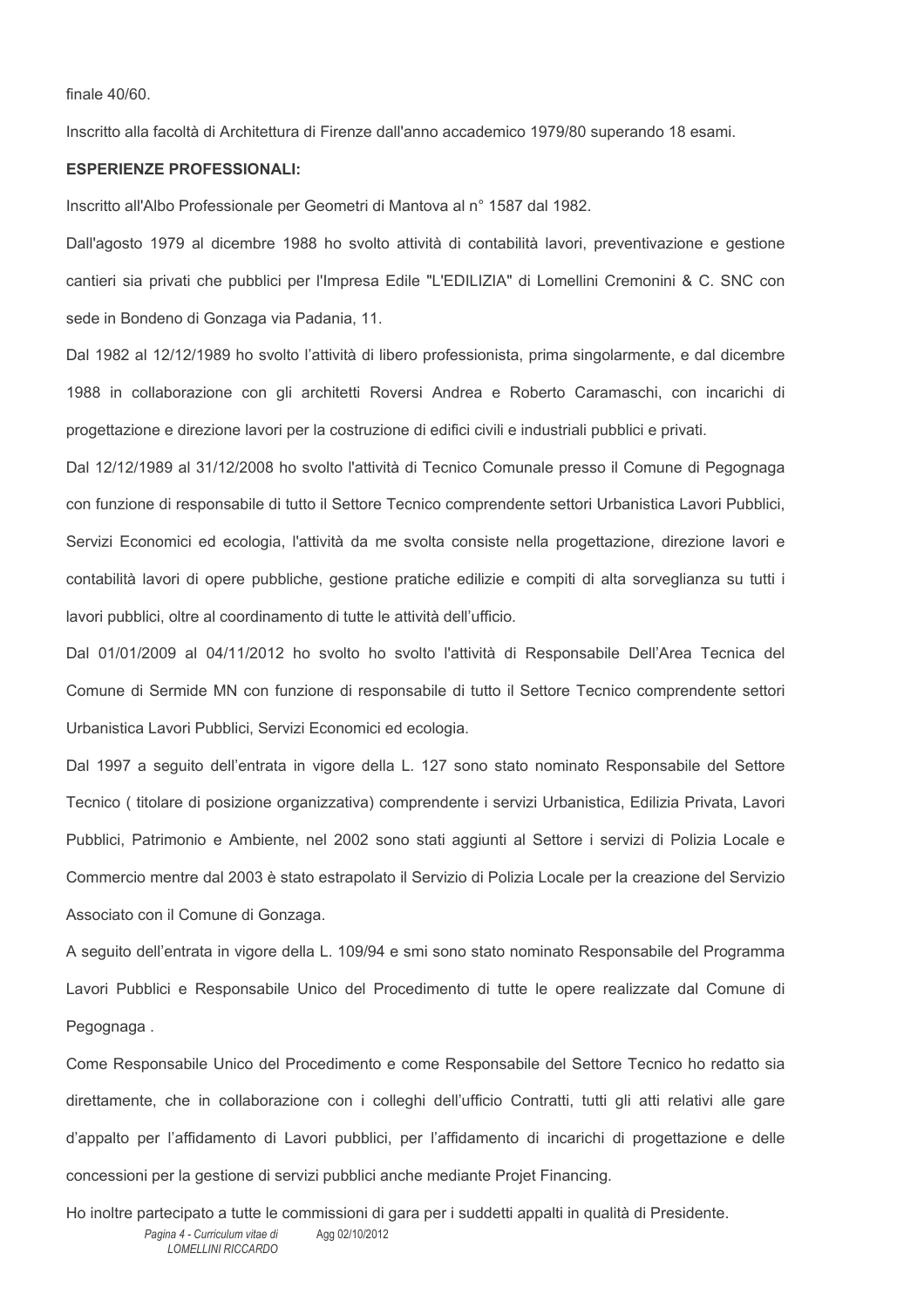In qualità di RUP ho validato tutti i progetti di opere pubbliche sia redatti direttamente dall'Ufficio Tecnico che da professionisti esterni.

In qualità di Responsabile del Settore Tecnico ho istruito, in collaborazione con gli altri settori dell'Ente, tutte le richieste di finanziamento inoltrate ai vari enti, fondazioni banche e altri, in particolare ho istruito tutte le richieste di finanziamento alla Comunità Europea nell'ambito dei fondi OB 2 ottenendo finanziamenti per il nuovo Centro Culturale 1.792.000.00 €, Piazza Mazzini a Polesine 227.766.00 €, Fognature di via Gramsci 178.047,00€, realizzazione rete acquedottistica comunale primo lotto 823.067€.

Per il Comune di Sermide ho Istruito direttamente le richieste di finanziamenti, poi ottenuti per le seguenti opere:

- Realizzazione Variante SP 34 Importo Progetto € 2.800.000 Contributo assegnato € 2.174.000.00 FESR
- Realizzazione percorsi per disabili (Viale Rinascita) Importo Progetto 400.000.00 contributo assegnato € 140.000,00
- Realizzazione impianto a Pompe di calore per la sede municipale Importo Progetto  $\epsilon$  $\sim$ 250.000,00 contributo assegnato € 154.727,20
- Restauro Torre Civica Importo Progetto € 250.000,00 contributo assegnato € 102.000,00  $\overline{a}$
- Completamento Restauro Ex Teleferica Importo Progetto € 500.000.00 contributo assegnato € 250,000,00

Dal 01/01/2009 attraverso mobilità ricopro il Ruolo di Responsabile del Settore Tecnico nel Comune di Sermide MN con le stesse mansioni ricoperte precedentemente per il Comune di Pegognaga.

Dal 01/01/2009 al 30/06/2009 sono stato Responsabile del Settore Tecnico del Comune di Pegognaga e del Comune di Sermide attraverso una convenzione fra i due Enti.

#### **ESPERIENZE GESTIONALI SERVIZI E MANUTENZIONI**

In questo campo sono stato Responsabile del Procedimento e ho redatto gli atti necessari allo svolgimento delle gare d'appalto in collaborazione con l'Ufficio Contratti del Comune di Pegognaga per le sequenti attività:

- Projet Financing per la Gestione Manutenzione e ampliamento dei cimiteri comunali  $\mathcal{L}^{\mathcal{A}}$
- Global Service per la gestione del patrimonio immobiliare dei comuni di Pegognaga Gonzaga

- Suzzara

#### Mentre per il Comune di Sermide: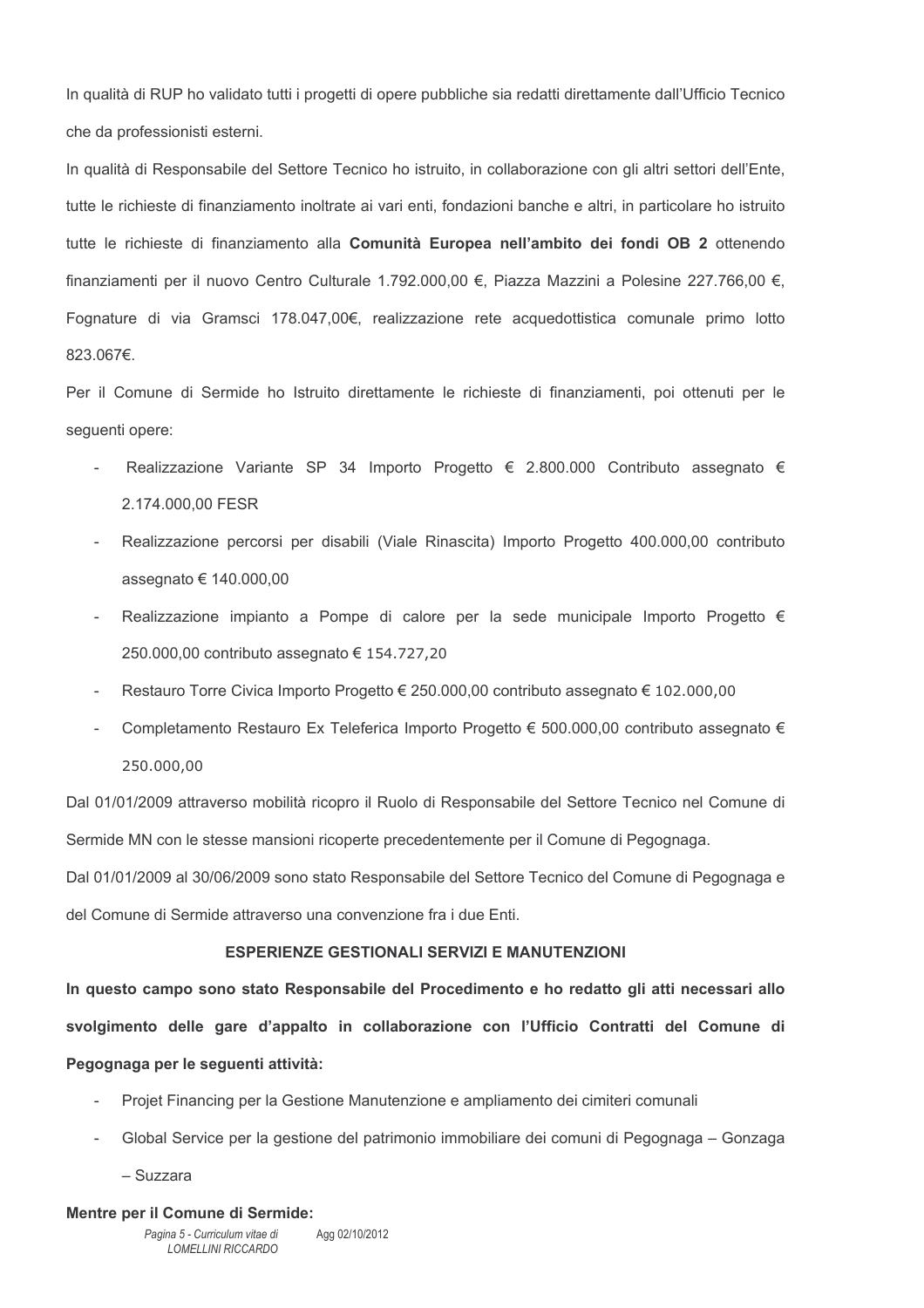- Projet Financing per la Gestione manutenzione adeguamento e ampliamento degli impianti di Pubblica Illuminazione (è già stata redatta la prima fase di gara individuando il promotore)
- Global Service per la gestione del patrimonio immobiliare (Gli atti sono pronti per la pubblicazione si è in attesa che la GC dia il proprio assenso)

# Altri Servizi pubblici

- Gestione Rifiuti Per il Comune di Pegognaga ho curato direttamente il passaggio da TARSU a Tariffa redigendo e discutendo con il gestore tutti i piani finanziari del servizio rifiuti, per il comune di Sermide oltre alla suddetta attività ho gestito il passaggio dalla raccolta rifiuti tradizionale a quella puntuale cosiddetta Porta a Porta
- Gestione e distribuzione rete gas fino al 2000, nel comune di Pegognaga, ho gestito direttamente la distribuzione e vendita, successivamente ho redatto tutti gli atti di gara e il contratto di servizio per l'appalto del servizio di distribuzione – per il Comune di Sermide ho condotto direttamente la trattativa con il Gestore del Servizio finalizzata alla valorizzazione della rete di distribuzione;
- Ciclo Integrato delle Acque da sempre curo i rapporti con il gestore del servizio e con l'ATO

# **GESTIONE EMERGENZE**

Comune di Pegognaga - Nubifragio Settembre 2005 - Gestione dell'emergenza nell'immediato per la messa in sicurezza di persone e cose - Attivazione della segnalazione danni mediante sistema RASDA - Gestione dei contributi ottenuti da Regione Lombardia e rendicontazione degli stessi -Contributi Richiesti € 534.000,00 - Assegnati 177.000,00 €

Comune di Sermide - Nubifragio Agosto 2009 - Gestione dell'emergenza nell'immediato per la messa in sicurezza di persone e cose - Attivazione della segnalazione danni mediante sistema RASDA -Raccolta segnalazione danni a privati e aziende invio riepiloghi a Regione Lombardia Nessun Contributo Assegnato

Comune di Sermide - Sisma Luglio 2011 - Gestione dell'emergenza nell'immediato per la messa in sicurezza di persone e cose - Attivazione della segnalazione danni mediante sistema RASDA -Raccolta segnalazione danni a privati e aziende invio riepiloghi a Regione Lombardia Nessun Contributo Assegnato

Comune di Sermide - Sisma 20 e 29 Maggio - Gestione dell'emergenza nell'immediato per la messa in sicurezza di persone e cose- Attivazione Campo di accoglienza – Gestione sopralluoghi per verifica agibilità dei fabbricati - Attivazione della segnalazione danni mediante sistema RASDA - Raccolta segnalazione danni a privati e aziende invio riepiloghi a Regione Lombardia alla data odierna si è in attesa dell'ordinanza Regionale per l'ottenimento dei contributi per privati aziende e Enti Pubblici - Danni Segnalati – Da Privati 185 richieste per un importo stimato di € 5.906.651,73 - Da Aziende 90 per un importo stimato di € 7.849.382,51- Consorzi di Bonifica 10 richieste per un importo stimato € 3.824.520.00 - Comune di Sermide e Edifici di Culto 13 richieste per un importo stimato € 6.055.000.00. -Realizzazione interventi di ripristino dello stato ex ante degli edifici scolastici per un importo complessivo di € 465.000 mediante finanziamento regionale di €415.000 assegnato il 06/08/2012 le scuole hanno tutte riaperto secondo calendario.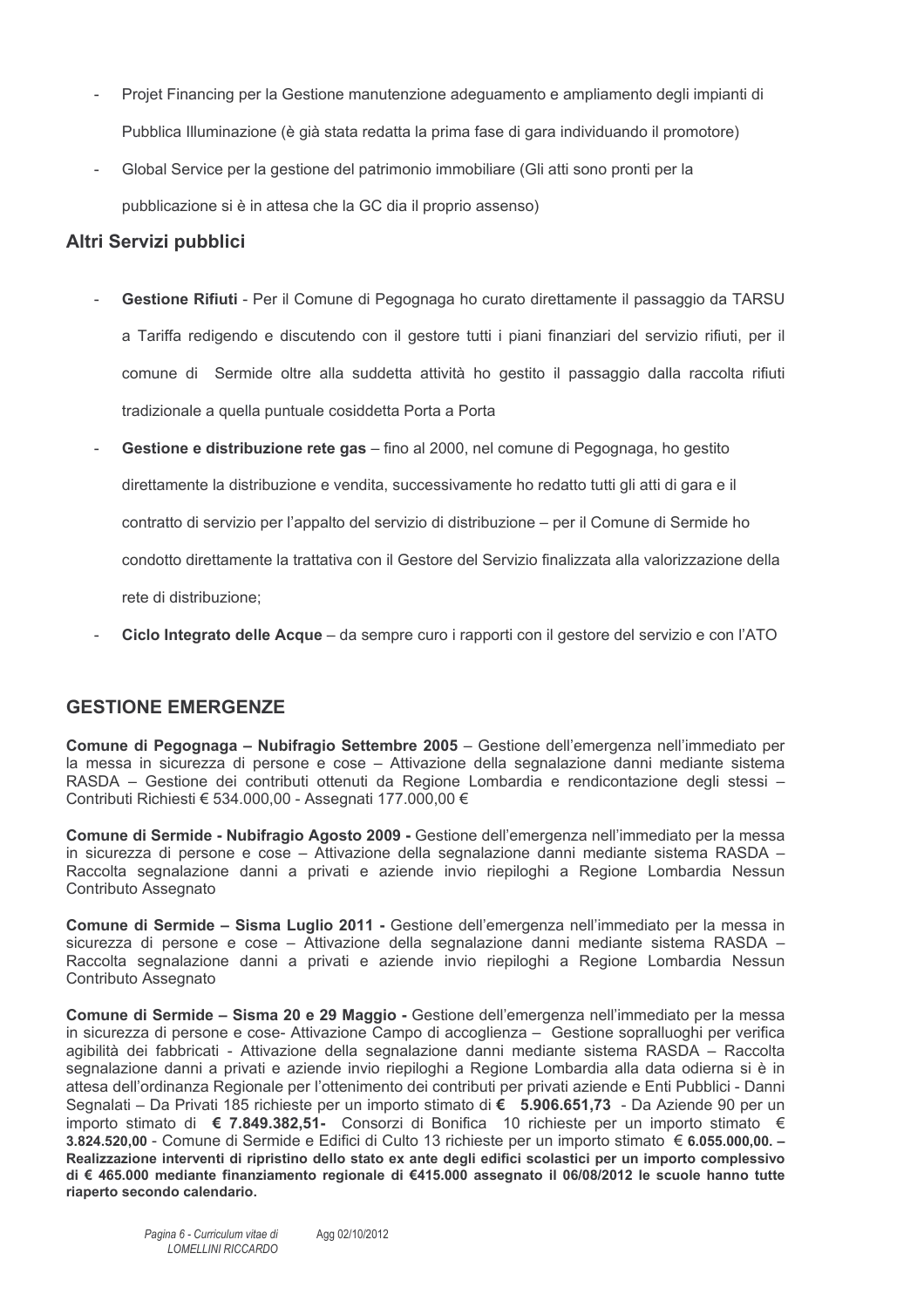# Utilizzo Strumenti Informatici

La preventivazione e contabilità dei lavori viene da me svolta su supporto informatico mediante

l'utilizzazione di due programmi applicativi in ambiente windows:

- PRIMUS WIN della ditta ACCA di Mottella AV

- CASAP WIN della ditta S.T.R. di Pegognaga MN

Altri software utilizzati

ArchView per gestione GIS

GeoUrbe per gestione GIS

Autocad

Office completo

Strumenti di Internet e posta elettronica

Nel corso del 2002-2003 ho contribuito, in collaborazione con ASI spa, alla costruzione del Sistema informativo territoriale del Comune di Pegognaga, implementandolo negli anni seguenti e pubblicando lo stesso sul web come servizio per tecnici e cittadini.

A tutt'oggi il sistema è integrato con le seguenti informazioni:

- Cartografia PRGC con interrogazioni per zone comparti edificatori norme tecniche di attuazione ecc.;
- Catasto aggiornato al 30/06/2008 con possibilità di effettuare visure per terreni, edifici e proprietari:
- Mappa dei beni di interesse architettonico
- Mappa delle alberature pubbliche interne al centro abitato
- Mappa geologica
- Collegamento all'anagrafe con ricerche per civici e per residenti

- Collegamenti alla banca dati ICI per verifiche incrociate fra territorio e denuncie effettuate dai contribuenti.

Per il Comune di Sermide ho curato in collaborazione con Asitech la ristrutturazione e riorganizzazione di tutti il sistema informatico dell'Ente sia per quanto riguarda la parte Hardware che software.

# Corsi di Formazione

- Esperto in materia di eliminazione barriere architettoniche 1996
- La nuova disciplina dei Programmi integrati di intervento 1999
- L'istituzione dello Sportello Unico per le Attività Produttive 1999  $\overline{a}$
- Merloni Ter 1999
- Recupero Immobili e nuovi parcheggi LR 22/99 2000
- Il sistema di qualificazione negli appalti pubblici 2000  $\overline{\phantom{a}}$
- Il Cambio di destinazione d'uso alla luce della LR 1/2001 2001 Pagina 7 - Curriculum vitae di Agg 02/10/2012 LOMELL INLRICCARDO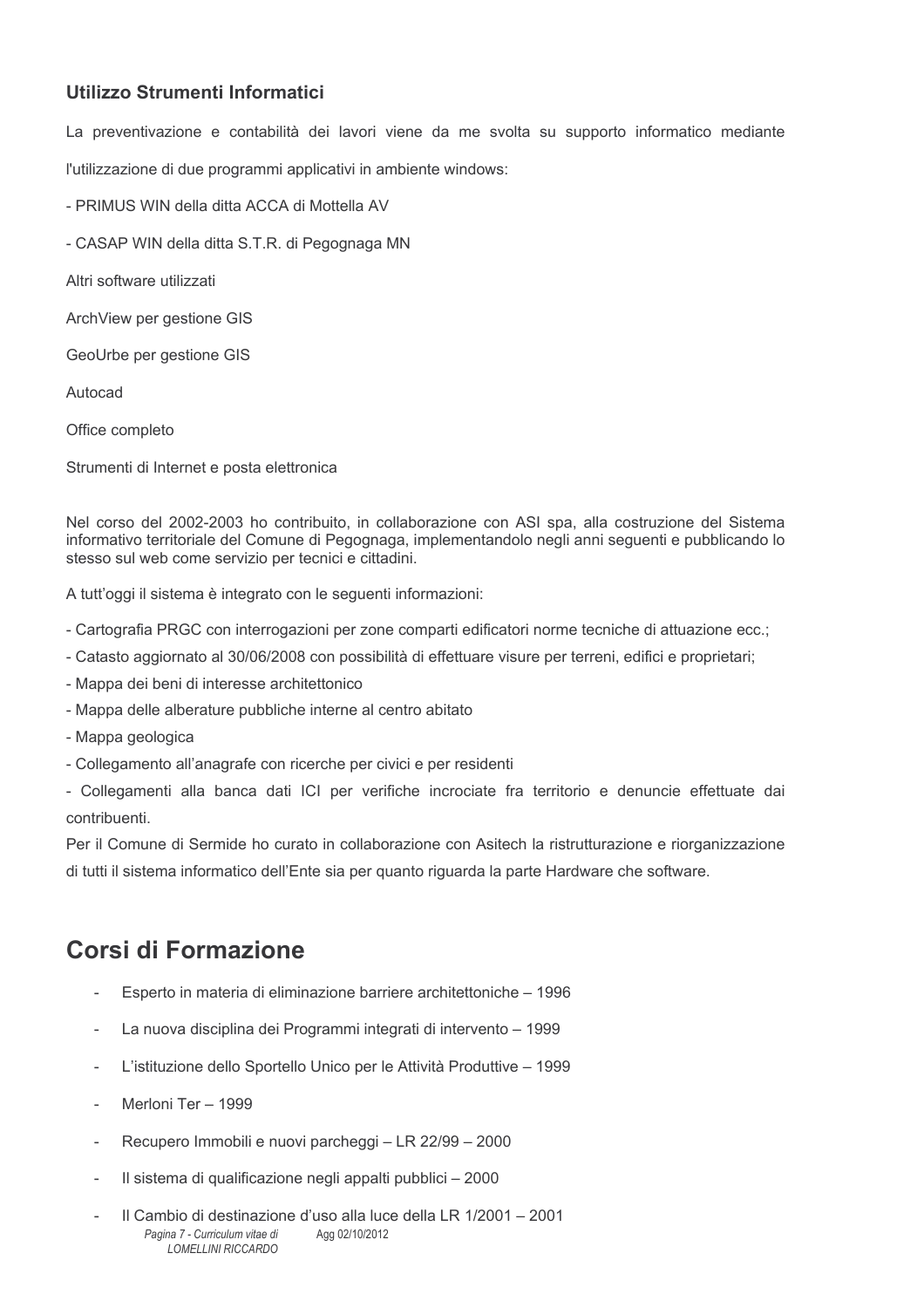- Legge Lunari 2002
- "Dalla Merloni quater al Projet Financing" proposta valutazione gara affidamento ed esecuzione  $-2003$
- La qualificazione dei soggetti esecutori di appalti pubblici 2002
- Novità in materia di lavori pubblici 2002
- Psicologia e comunicazione per Dirigenti corso accreditato RL DDg 14305/2002 2002-2003  $\overline{a}$
- Miglioramento processi operativi organizzato da Regione Lombardia e Promoimpresa finanziato dal Fondo Sociale europeo - 2004
- Projet management per l'attuazione del PISL Basso Mantovano: progettazione e gestione degli interventi in area OB 2 - finanziato dal Fondo Sociale europeo - 2003
- La riforma Urbanistica della Regione Lombardia La nuova legge per il Governo del Territorio -2005
- Gli appalti di opere pubbliche, forniture e servizi pubblici 2006
- Codice dei contratti pubblici in attuazione delle direttive 2004/17/CE e 2004/18/CE 2006
- Energia e Territorio nuovi paradigmi per la gestione ambientale 2007
- Terzo Decreto correttivo al Codice degli appalti 2008
- I lavori a scomputo degli oneri di urbanizzazione alla luce del Codice dei Contratti Pubblici - $\overline{a}$ 2008
- Il Nuovo Regolamento Appalti organizzato da Sole 24 ore 30/06/2011
- Le riforme negli appalti pubblici organizzato da ITALEDIT in data 15/09/2011
- Projet Financing e Leasing in Costruendo di opera pubblica tenutosi il 28/10/2011

# **Altre esperienze formative**

2005 - Ho partecipato attivamente, in collaborazione con Provincia di Mantova Regione Lombardia e Politecnico di Milano e studio COPRAT, alla sperimentazione di metodologie di valutazione ambientale strategica della Variante Generale di PRG, secondo quanto esposto nella Direttiva 2001/42/CE concernente la valutazione degli effetti di determinati piani e programmi sull'ambiente, nell'ambito del progetto ENPLAN - Interreg IIIB, Medoc;

2006-2008 - Ho partecipato attivamente, nell'ambito del progetto MILUNET, in collaborazione con la Provincia di Mantova e Università di Eindhoven, alla sperimentazione del sistema di gestione territoriale denominato SIMLANDSCAPE, applicato al territorio extraurbano del comune di Pegognaga. La sperimentazione ha portato allo svolgimento di un Workshop in cui il sistema è stato applicato per valutare ipotesi di scenari futuri nello sviluppo territoriale del Comune di Pegognaga.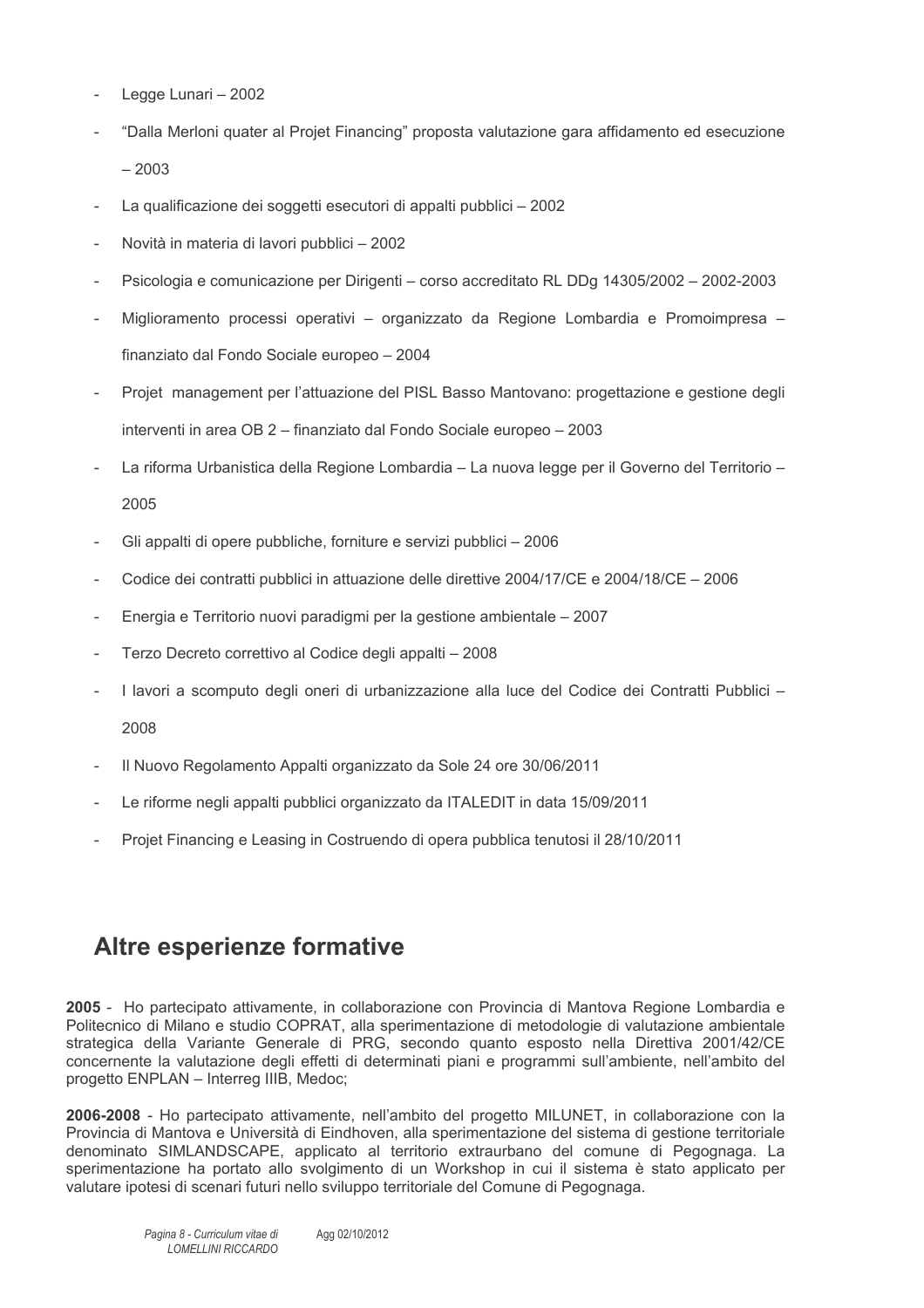Nel periodo 2006-2008 ho partecipato, contribuendo attivamente anche alla stesura degli atti finali, ai seguenti progetti :

- Agenda 21 locale Basso Mantovano - Finanziamento nell'ambito della misura 3.5 A fondi ob2 -Delibera GC 169 del 07/11/2003 - da questo progetto è scaturita la RSA approvata nel Forum generale a San Benedetto Po - in seguito sono stati costituiti tavoli tematici sull'energie rinnovabili e fonti energetiche e sul Paesaggio agrario, il Documento sul Paesaggio agrario redatto dall'apposito tavolo di concertazione è stato approvato dal Forum in data 14/12/2005 –

- Bando misura 3.5 A Fondi OB 2 adesione al progetto "Energy management d'area" Ente capofila Provincia di Mantova – il progetto ha contribuito alla formazione del personale partecipante oltre ad aver prodotto un Regolamento Edilizio Tipo tendente a migliorare la qualità degli edifici in campo energetico.

- Protocollo di intesa misura 2.5 Fondi Ob2 "Rafforzamento delle attività programmatorie enti locali a scala territoriale e raccordi strumenti programmazione e pianificazione ordinaria" Enti aderenti oltre ai comuni coinvolti in agenda 21 anche la Provincia e Consorzio del Destra Secchia - Il progetto ha definito un documento approvato da tutti gli enti coinvolti riportante strategie territoriali comuni, individuando obiettivi condivisi che le amministrazioni si sono impegnate ad inserire nei propri PGT.

- Fondi OB2 Misura 3.5 A - Adesione progetto BioBam - Promozione agende 21 locali e di altri strumenti di sostenibilità ambientale - Enti aderenti oltre ai comuni coinvolti in agenda 21 anche la Provincia, Consorzio del Destra Secchia e Comune di Suzzara – Obiettivo del progetto, conclusosi nelle settimane scorse, è stato quello di addivenire alla costituzione di un Osservatorio sulle politiche del Paesaggio, e individuare una rete ecologica unitaria per tutti i territori coinvolti.

2004-2006 - Nell'ambito del Forum PA - Partecipazione a "I Successi di Cantieri 2004-2006" contribuendo alla realizzazione del PIC del Comune di Pegognaga.

2004-2009 - Nell'ambito del Forum PA 2009 - sono stati premiati i COMUNI DI GONZAGA. PEGOGNAGA. SUZZARA - Sezione "Gestione patrimoni immobiliari" - a livello intercomunale - imprese partner: Manutencoop Facility Management spa - in relazione all'appalto di gestione del patrimonio comunale mediante Global Service per il quale ho svolto le funzioni di RUP per il Comune di Pegognaga

# **PROGETTI E DIREZIONE LAVORI:**

#### Incarichi per privati:

- Nuova costruzione Casa unifamiliare a Bondeno di Gonzaga
- Ristrutturazione e ampliamento di due Villini Liberty a Gonzaga di Proprietà del sign. Losi
- Costruzione ricovero per trattori d'epoca a Moglia
- Evasione pratiche di condono

# Incarichi per Pubbliche Amministrazioni

### **OPERE PUBBLICHE REALIZZATE**

- Collaborazione redazione Progetto per ampliamento cimitero di Pegognaga
- Progettazione e DL Lavori di sistemazione sedi stradali all'interno e all'esterno del centro abitato 1°-2°-
- 3°-4° e 5°-6° lotto per un importo complessivo di L. 2.150.000.000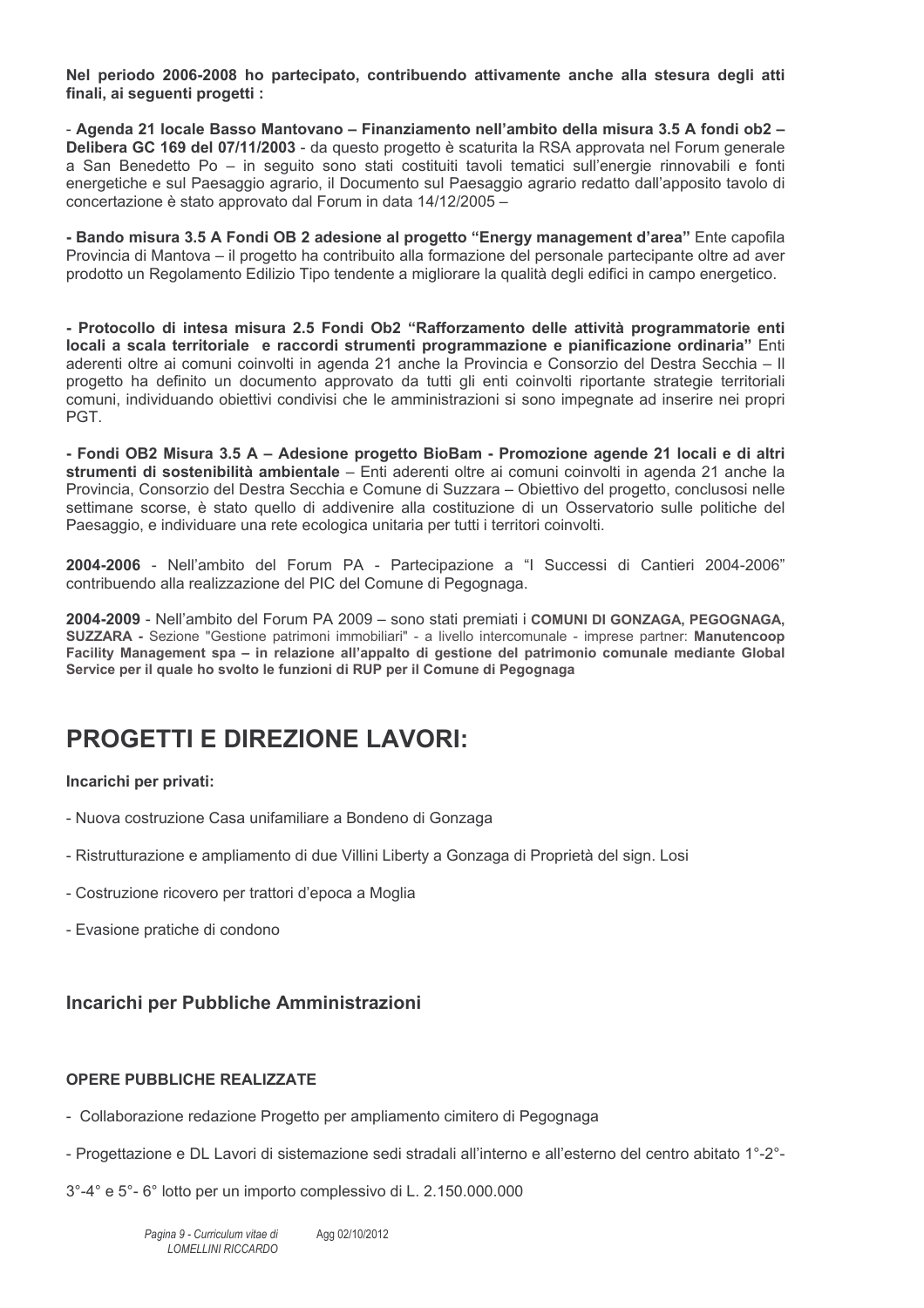- Progettazione e DL Ristrutturazione e ampliamento ex scuola materna da adibire a Centro Sociale L. 780,000,000
- Progettazione e DL Ristrutturazione mensa scolastica L. 220.000.000
- Progettazione e DL Ristrutturazione e ampliamento Scuola Materna di via Verdi L. 800.000.000
- Progettazione e DL Realizzazione parcheggio cimitero capoluogo L. 300.000.000
- Progettazione e DL Restauro ex Casa del Segretario da adibire a Circolo Culturale L. 300.000.000
- Progettazione e DL realizzazione percorsi ciclopedonali nel centro di Pegognaga L. 600.000.000
- Progettazione e DL Riqualificazione Piazza Mazzini nella Frazione di Polesine L. 450.000.000
- Progettazione e DL lavori di connettamento alla rete fognaria di località Finella € 260.000

- Progettazione Esecutiva Lavori di riqualificazione Piazza Matteotti a Pegognaga in collaborazione con l'Arch Cova Roberto (istruttore direttivo Comune di Pegognaga) € 850.000

- Progetto definitivo di Ristrutturazione dell'ex Caserma per la creazione di un nuovo Centro Culturale in collaborazione con l'Arch Cova Roberto (Istruttore direttivo Comune di Pegognaga) € 2.200.000.00, la progettazione esecutiva e Direzione Lavori è stata affidata all'Arch Cova (L'opera è in fase di ultimazione);

- Direzione Lavori Acquedotto Primo Lotto 823.067€
- Direzione Lavori rifacimento fognatura in via Ugo Sissa € 260.000
- Direzione lavori Rifacimento fognatura in via Curiel e via Don Minzioni € 154.000

# **URBANISTICA**

- Collaborazione redazione Piano cimiteriale di Pegognaga
- Redazione variante parziale al PRG n° 3 per il Comune di Pegognaga
- Redazione Piano di Lottizzazione d'Ufficio denominato San Lorenzo a Pegognaga
- Redazione Piano di Lottizzazione d'ufficio Comparto 14 a Polesine (in fase di stesura);
- Redazione Regolamento Edilizio condiviso con gli Enti aderenti allo Sportello Unico dell'Oltre PO (in

fase di stesura)

- Redazione varianti nº 11 e 12 al PRGC del Comune di Sermide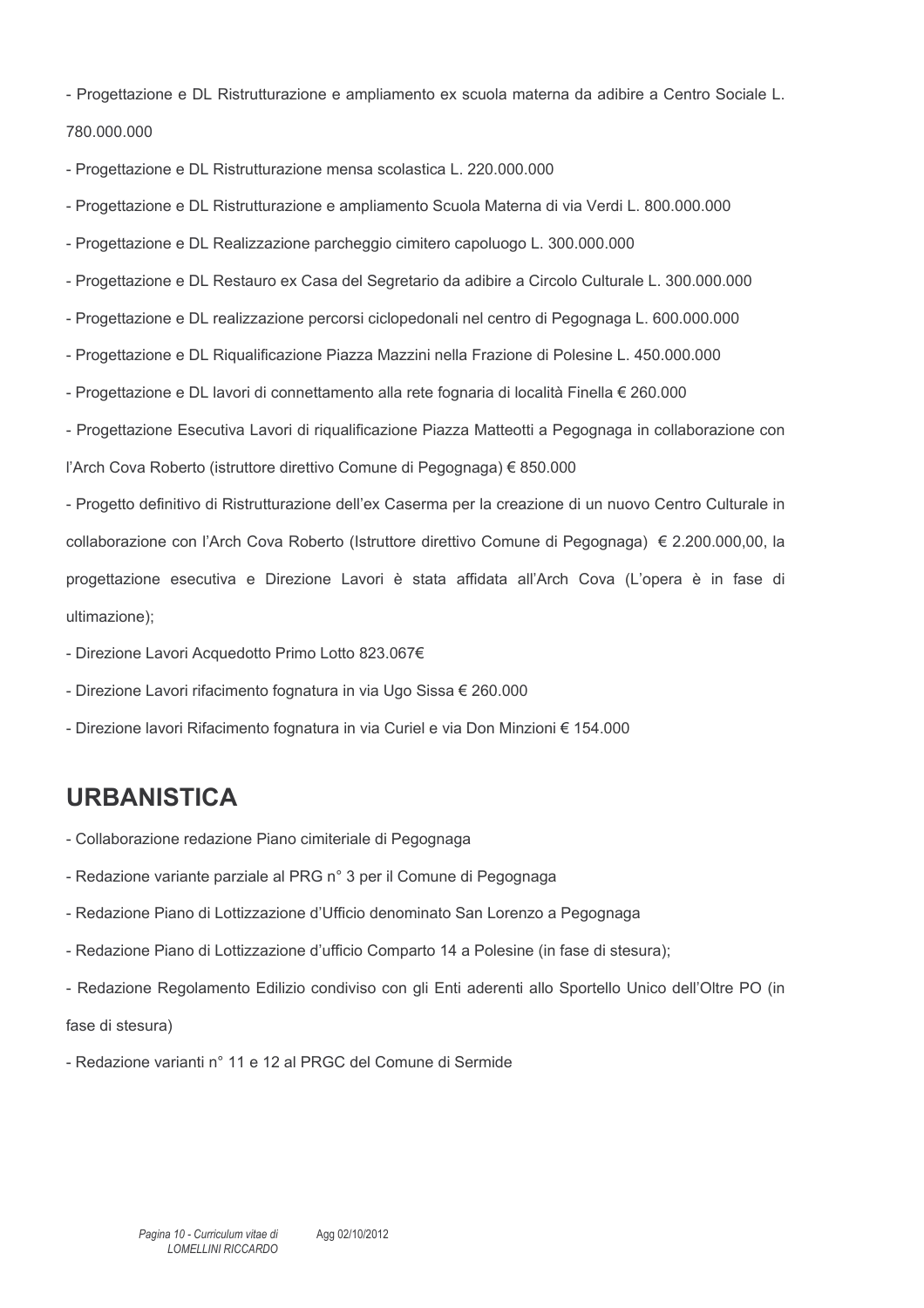# Responsabile del procedimento

# Per Il Comune di Pegognaga

# Varianti al PRGC

- Variante nº 3.1 approvata con Del. di GR nº V/37485 del 08/06/1993
- Variante nº 4 approvata con Del. di GR nº V/17479 del 01/08/1996
- Variante nº 5 Adottata con Del. di CC nº 64 del 29/08/96 non approvata dalla regione Lombardia con delibera GR n° VI/39013 del 19/10/1998;
- Variante n° 6 approvata ai sensi LR 23 con Del. di CC n° 27 del 31/03/1998 esecutiva
- Variante nº 7 approvata ai sensi LR 23/97 con Del. di CC nº 74 del 14/07/99 esecutiva
- Variante n° 8 adottata con Del. di CC n° 44 del 03/05/99 approvata ai sensi dell'art 13 comma 1 della LR 23/97 con deliberazione CC n° 110 del 13/10/00 esecutiva dal 17/01/01
- Variante n° 9 approvata ai sensi LR 23/97 con Del. di CC n° 74 del 14/07/99 esecutiva
- Variante nº 10 approvata ai sensi LR 23/97 con Del. di CC nº 21 del 23/04/02 esecutiva
- Variante Stralcio alla Variante Generale approvata con deliberazione CC 4 del 04/03/2004
- Variante Generale del PRGC accompagnata da Zonizzazione Acustica e Compatibilità geologica adottata con Deliberazione CC n° 34 del 27/04/2004 approvata con deliberazioni Consiglio Comunale n° 37 e 38 del 2005
- Variante al PRGC cosiddetta di Sportello Unico ai sensi dell'Art 5 del DPR 447 per l'ampliamento della ditta Zanotti spa;
- Fasi iniziali per la Redazione Piano di Governo del Territorio ai sensi della LR 12/2005 e S.M.I. (in corso di stesura)

### Rettifiche ai sensi della LR 23/97

l° rettifica approvata con delibera CC n° 37 del 20/04/99

# **Piani Attuativi**

| <b>Denominazione</b>                 | <b>Approvazione</b> | <b>Collaudo</b> |
|--------------------------------------|---------------------|-----------------|
|                                      |                     |                 |
| PI Bagna (freddi)                    | CC 60 del 26/05/92  | 23/09/2005      |
| Variante PL Bagna con<br>inserimento |                     |                 |
|                                      |                     |                 |
| Nuovo comparto nº 24                 | CC 42 del 22/05/01  |                 |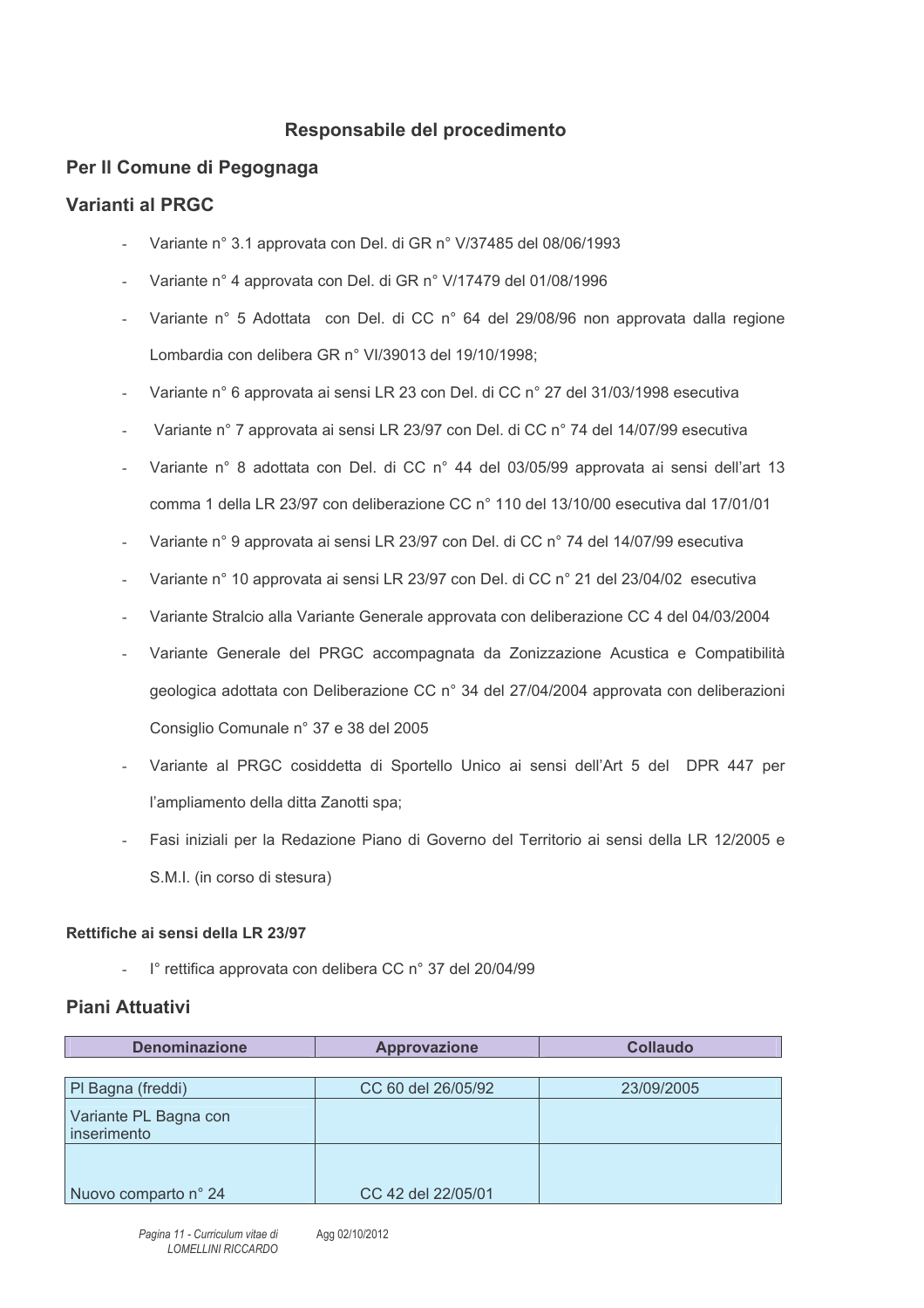| <b>PLU San Lorenzo</b>         | CC 139 del 21/12/93                      | 16/11/2004 |
|--------------------------------|------------------------------------------|------------|
|                                |                                          |            |
|                                |                                          |            |
|                                |                                          |            |
| Variante PL San Lorenzo        | CC 102 del 29/11/01                      |            |
|                                |                                          |            |
| <b>PL</b> industriale Polesine | CC 54 del 19/05/98                       | 11/05/2007 |
|                                |                                          |            |
|                                |                                          |            |
|                                |                                          |            |
| <b>PL Pavarini Components</b>  | CC 150 del 09/12/94                      | 18/03/2006 |
| PL Serragio Imm. Po            | CC 39 del 30/05/1997                     | 15/09/1999 |
|                                |                                          |            |
| PL Bernini Montani             | CC 32 del 30/03/99                       |            |
| Variante 1                     | CC14 del 07/02/01                        |            |
| Variante 2                     | CC 34 del 23/04/02                       |            |
|                                |                                          |            |
| PLU 14 (Barbieri)              | CC 57 del 28/06/01                       |            |
|                                |                                          |            |
| PL Bassanella CEMAL            | CC 64 del 30/06/98                       | 19/01/2004 |
|                                |                                          |            |
| Strada Immobiliare Gonzaga     | CC 118 del 30/11/98                      |            |
|                                |                                          |            |
| PL Copernit Edilbenton         | CC 75 del 14/07/99                       |            |
| Variante n°1                   |                                          |            |
|                                | CC 16 del 22/02/99                       |            |
| PI Cà Bruciata (lavorwasch)    |                                          | 23/12/2002 |
|                                |                                          |            |
| PL La Mantovana Polesine       | CC 54 del 08/05/00                       | 01/03/2003 |
| PL Ex Campo Polsa comp. 25     | CC 3 del 25/01/01                        | 09/06/2003 |
|                                |                                          |            |
| PL Comparti 2-17               | CC 45 del 22/05/01                       |            |
|                                |                                          |            |
| PL Polesine Comparto 19        | CC 83 del 14/10/01                       |            |
|                                |                                          |            |
| <b>PL Vinicola</b>             | CC 78 del 27/09/01                       |            |
|                                |                                          |            |
| PL Serragio 2 Angeli           | 23/04/2002                               |            |
|                                |                                          |            |
| PL Nuove fabbriche             | CC 6 del 13/02/03                        |            |
|                                |                                          |            |
|                                |                                          |            |
| PL IPPODROMO                   | CC 63 derl 08/08/2002                    |            |
|                                |                                          |            |
|                                |                                          |            |
| PL INDUSTRIALE COMPARTO<br>51  | Deliberazione CC n° 85 del<br>29/11/2005 |            |
|                                |                                          |            |
| PI RESIDENZIALE COMPARTO       | Deliberazione CC n° 86 del               |            |
| <b>35 POLESINE</b>             | 29/11/2005                               |            |
|                                |                                          |            |
|                                | Deliberazione GC 134 del                 |            |
| PL LA MANTOVANA 2              | 03/10/2006                               |            |
|                                |                                          |            |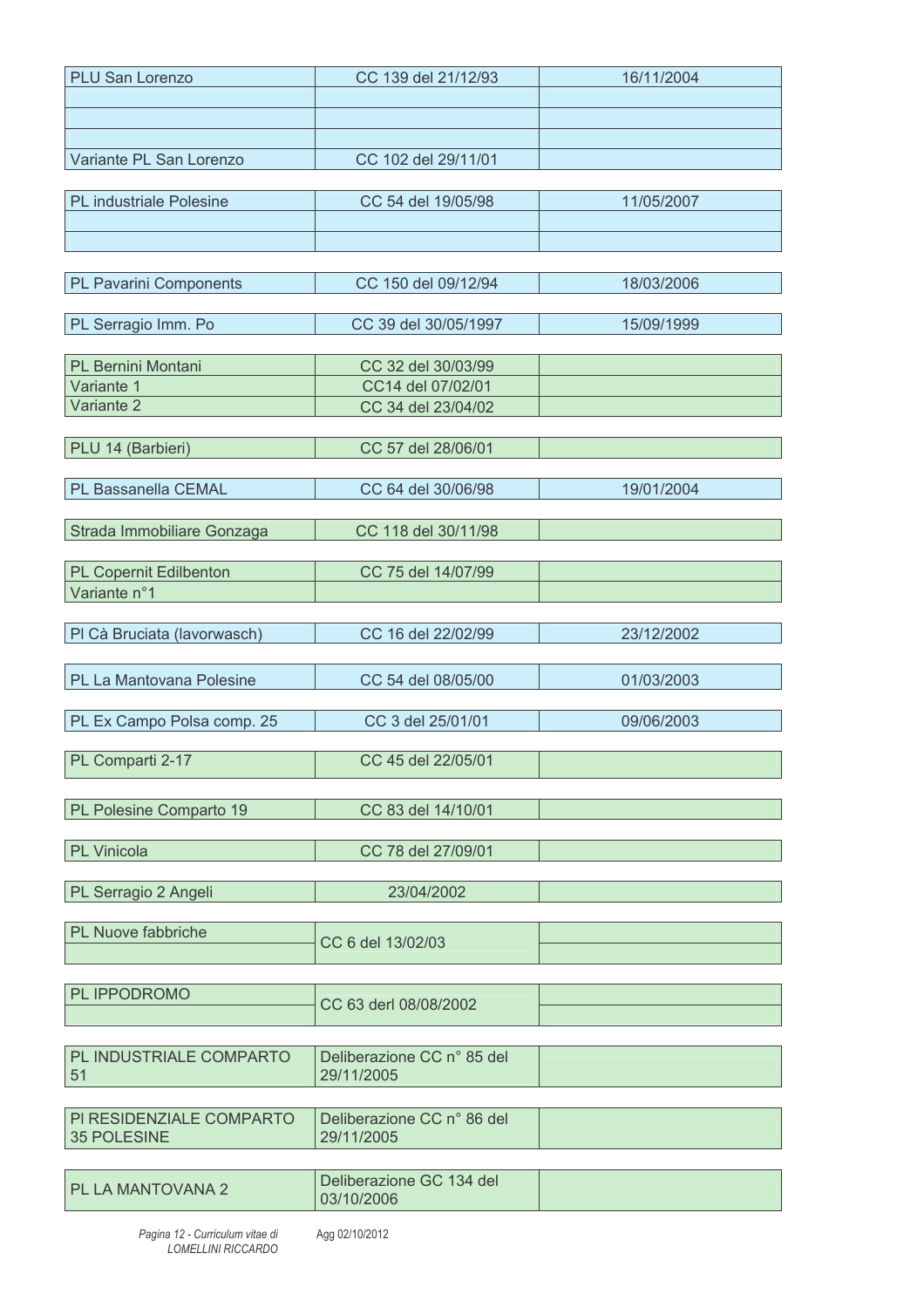| PL IPPODROMO VARIANTE                    | GC 37 del 03/04/2007 |            |
|------------------------------------------|----------------------|------------|
|                                          |                      |            |
| PL SERRAGLIO 2 ANGELI<br><b>VARIANTE</b> | GC 44 del 19/04/2007 |            |
|                                          |                      |            |
| PR La Mantovana                          | CC 110 del 13/07/90  |            |
|                                          |                      |            |
| PR Xella via Sacca                       | CC 52 del 10/05/91   |            |
|                                          |                      |            |
| PR Parrocchia                            | GR 3330 del 06/10/95 |            |
|                                          |                      |            |
| <b>PR Castello</b>                       | CC 242 del 31/10/90  |            |
| Variante PR Castello                     | CC 32 del 23/04/2002 |            |
|                                          |                      |            |
| PR Ex Boninsegna                         | CC 131 del 31/10/94  |            |
|                                          |                      |            |
|                                          |                      |            |
| PR Mora Edi                              | CC 7 del 13/02/97    | 21/10/2003 |
|                                          |                      |            |
| PR Angeli (Bellesia)                     | CC 57 del 26/09/97   | 20/04/2000 |
|                                          |                      |            |
| PR Algeri Pzza Matteotti                 | CC 56 del 26/09/97   |            |
|                                          |                      |            |
| PR Andreoli via Mazzini                  | CC 76 del 14/07/99   |            |
|                                          |                      |            |
| <b>PR</b> San Lorenzo                    | CC 31 del 09/04/01   |            |
|                                          |                      |            |
| <b>PR Melli</b>                          | CC 29 del 09/04/01   | 08/08/2003 |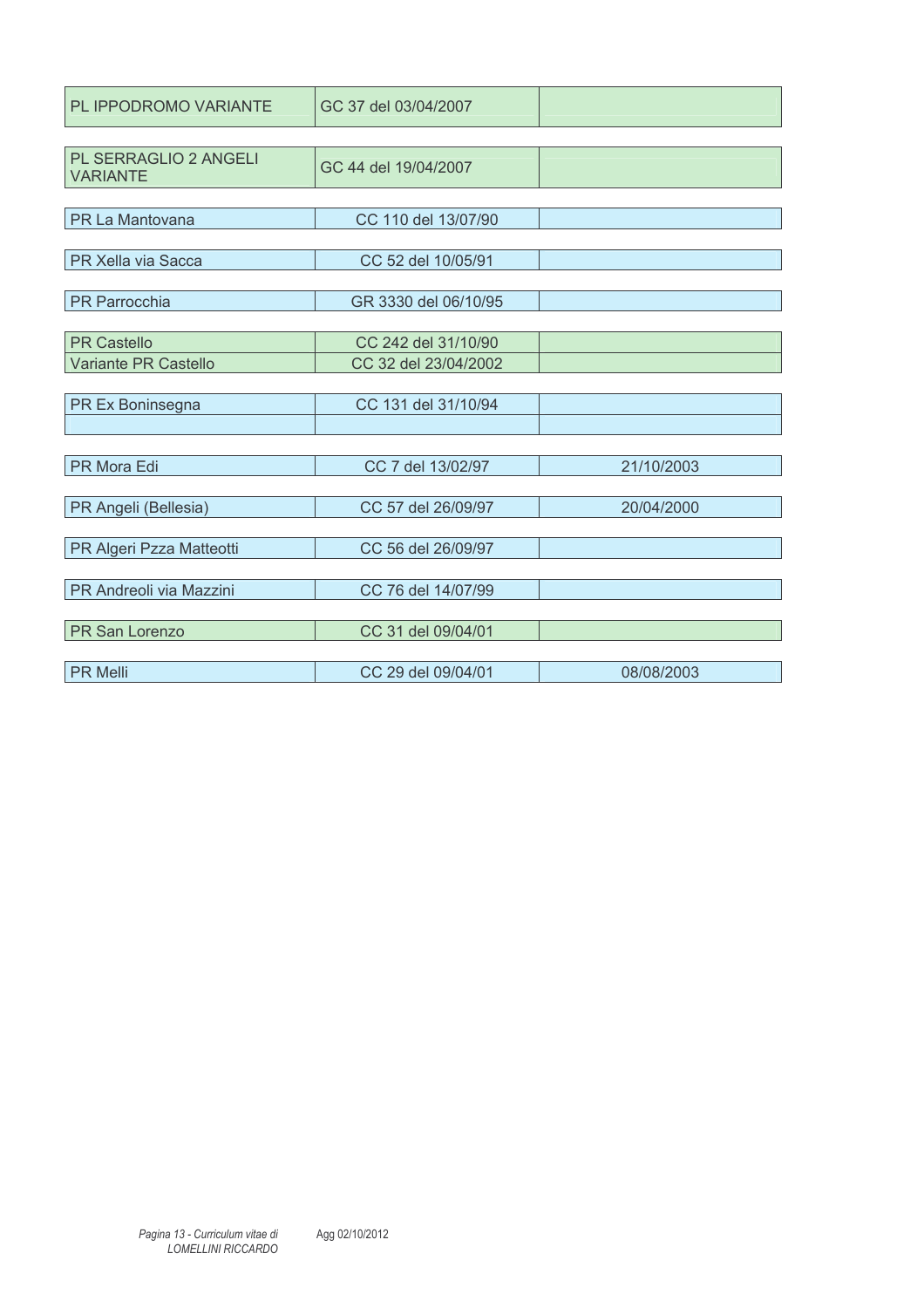# Responsabile del procedimento

# Per Il Comune di Sermide

# Varianti al PRGC

Variante n° 11 al PRGC

Variante n° 12 al PRGC

Redazione Piano del governo del Territorio Approvato nel Novembre 2011

# Incarichi per altri Enti

#### **Comune di Motteggiana**

Partecipazione a commissione di gara in qualità di esperto per l'affidamento dei servizi di igiene urbana

#### Comune di Porto Mantovano

Partecipazione a commissione di gara in qualità di esperto per l'affidamento di un incarico di progettazione di impianti sportivi

#### Comune di San Giacomo

Incarico per la redazione degli atti necessari all'ottenimento di finanziamenti regionali per la realizzazione di una zona artigianale - Finanziamento ottenuto

#### **Comune di San Benedetto**

Partecipazione a commissione di gara in qualità di esperto per l'affidamento del servizio di gestione manutenzione e ampliamento Rete Gas metano

Incarico per l'espletamento di pratiche arretrate dell'ufficio tecnico riguardanti in particolare opere pubbliche

Partecipazione a commissione di gara in qualità di esperto per l'affidamento del servizio di progettazione via Ferri e di altre vie del Centro Storico

Nomina quale membro esperto di parte nella commissione per l'accordo Bonario riguardante i lavori di adequamento della RSA di San Benedetto

#### **Comune di Quistello**

Partecipazione a commissione di gara in qualità di esperto per l'appalto mediante Projet Financing della costruzione e gestione di una Nuova Casa di Riposo con annessi alloggi protetti per un importo complessivo di 8.000.000,00 €;

Incarico di supporto al RUP per la realizzazione di una Nuova Casa di Riposo con annessi alloggi protetti per un importo complessivo di 8.000.000.00 € (incarico in corso);

### Provincia di Mantova

Componente, fin dalla sua costituzione, della Commissione Tecnica dell'ufficio di Presidenza della Conferenza dei Sindaci della Provincia di Mantova, con funzioni di supporto alla stessa conferenza per l'analisi del Piano Territoriale di Coordinamento Provinciale ai fini dell'espressione del parere di competenza.

#### Comuni di Quistello, San Benedetto, Pieve di Coriano, Quingentole, VillaPoma e San Giacomo delle Segnate

Nel 2010 sono stato incaricato quale Autorità Competente nel procedimento di VAS dei Piani di Governo del Territorio dei sei comuni ai sensi della LR 12/2005

#### **Comune di Suzzara**